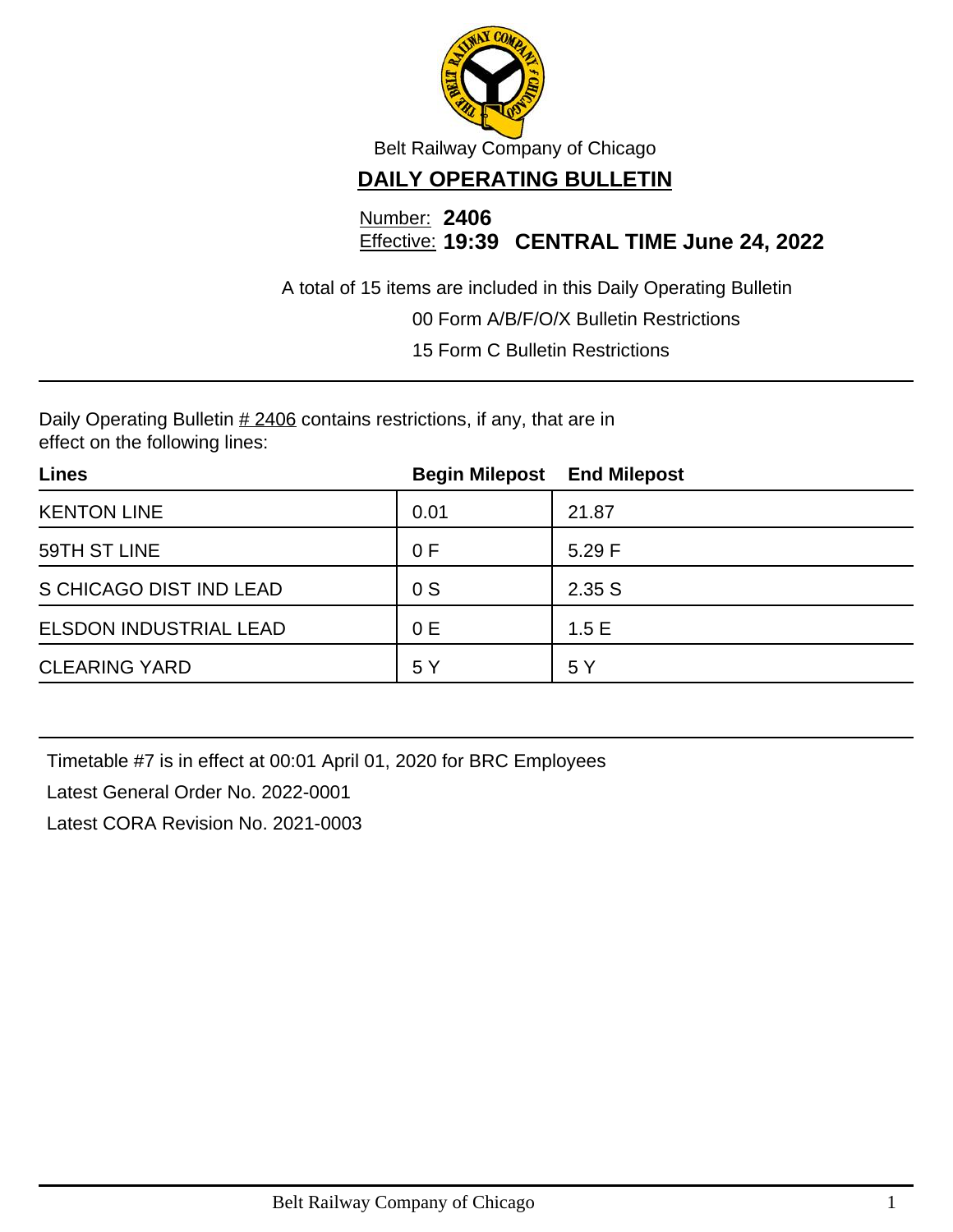# Void Item Bulletin Form No. Number  $\qquad \qquad$  1 4451 C MP to MP Track 0.01 0.01 0.01 ALL TRACKS AT CLEARING YARD, THE WALKING PATH BETWEEN TRACKS 17 ECLS AND 18 ECLS IS OUT OF SERVICE. \_\_ 2 4449 C MP to MP Track 0.01 0.01 0.01 ALL TRACKS PTC EQUIPPED TRAINS ARE GOVERNED BY BRC TRANSPORTATION GENERAL ORDER 2021-001. COPIES ARE AVAILABLE AT ON-DUTY POINTS AND FROM THE CHIEF CLERK-CLEARING. CREWS ON TRAINS EQUIPPED WITH OPERATIONAL PTC WILL ENSURE THAT THE TRAIN IS INITIALIZED FOR THE BRC PRIOR TO OPERATING BETWEEN BELT JUNCTION AND 80TH ST ON THE KENTON LINE. CREWS WILL REPORT PTC OPERATIONAL STATUS TO THE TRAIN DISPATCHER PRIOR TO OPERATING BETWEEN BELT JUNCTION, MP 14.3 AND 80TH STREET, MP 16.8 ON THE KENTON LINE. CREWS OPERATING WITH PTC WILL REPORT ANY FAULTS, ERRORS, OR OPERATIONAL ISSUES TO THE TRAIN DISPATCHER. THIS WILL INCLUDE IF THE SYSTEM DOES NOT TRANSITION TO AN ACTIVE STATE WITHIN THE PTC TERRITORY. \_\_ 3 4458 C MP to MP Track 0.01 0.01 ALL TRACKS Effective January 1st, 2022 at 0001 a New BRC Hazardous Material Insrtuction HM-1 is in effect for BRC employees. BRC employees can obtain a copy by the Chief Clerk located at the General Office Building. \_\_ 4 4457 C MP to MP Track 0.01 0.01 0.01 ALL TRACKS

#### **Restrictions for KENTON LINE (MP 0.01 TO MP 21.87)**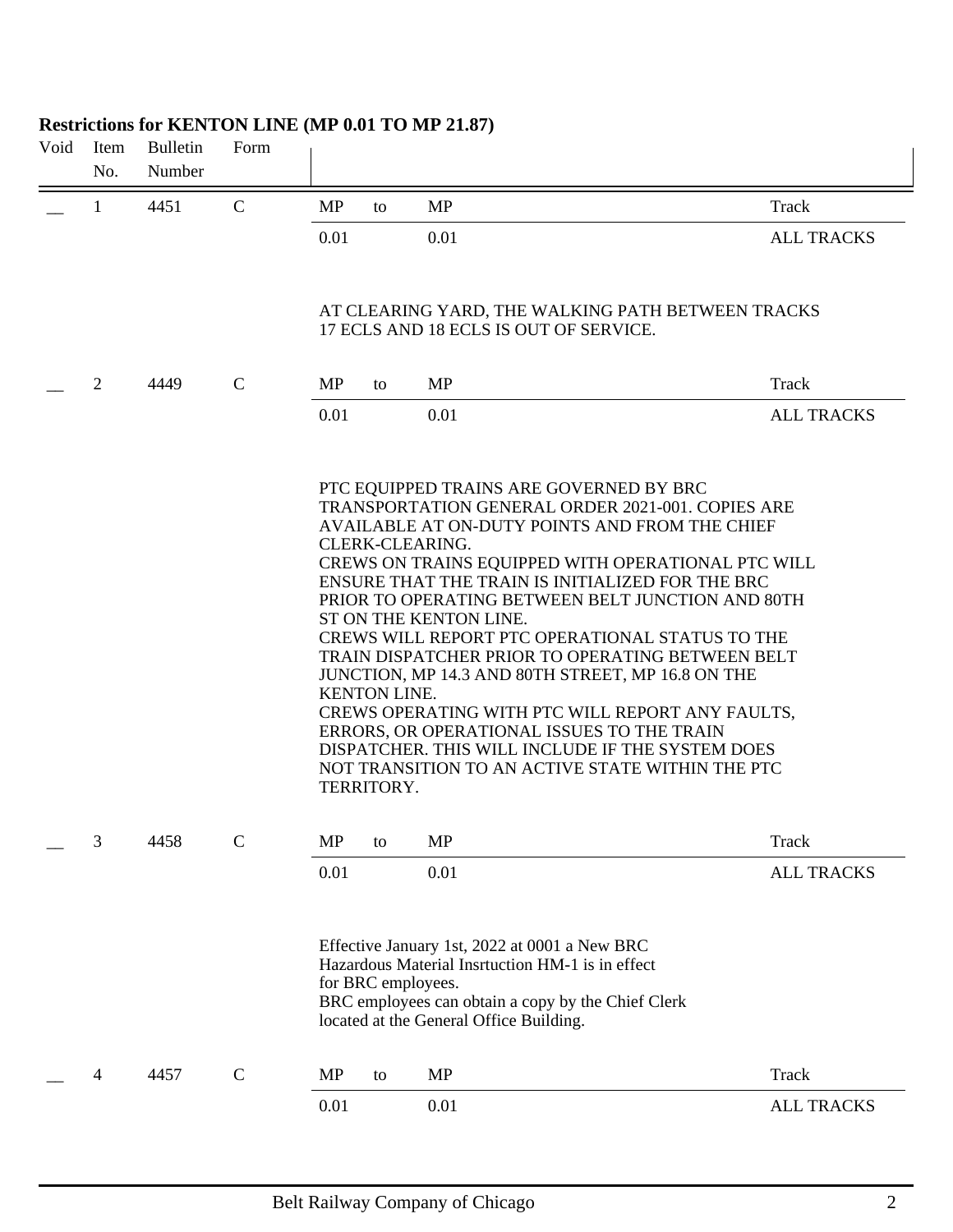#### **Restrictions for KENTON LINE (MP 0.01 TO MP 21.87)**

| Void | Item<br>No. | <b>Bulletin</b><br>Number | Form          |                                                                                                                                                                                                                                                                                                                                                                                                                                                                                                                                                                                                                                                                                                                                                                                                                                                                                                                                                                                                                                                                                                                                                                                                                                                   |                            |
|------|-------------|---------------------------|---------------|---------------------------------------------------------------------------------------------------------------------------------------------------------------------------------------------------------------------------------------------------------------------------------------------------------------------------------------------------------------------------------------------------------------------------------------------------------------------------------------------------------------------------------------------------------------------------------------------------------------------------------------------------------------------------------------------------------------------------------------------------------------------------------------------------------------------------------------------------------------------------------------------------------------------------------------------------------------------------------------------------------------------------------------------------------------------------------------------------------------------------------------------------------------------------------------------------------------------------------------------------|----------------------------|
|      |             |                           |               | IN THE APPLICATION OF GCOR RULE 15.4, AND TO<br>MITIGATE AGAINST RUSTY RAIL CONDITIONS, THE<br>FOLLOWING TRACKS WILL NOT BE UTILIZED WITHOUT A<br>SIGNAL MAINTAINER IN PLACE AT THE LOCATION, UNLESS<br>AUTHORIZED BY A SIGNAL DEPARTMENT MANAGER.<br><b>HAWTHORNE</b><br>*CAN WYE<br>*WOBBLEY WYE<br><b>WESTERN AVENUE</b><br>*MOVEMENTS OVER SWITCH 85 IN THE REVERSE<br>POSITION TO AND FROM LANDERS YARD<br>PULLMAN JUNCTION<br>*VERSON LEAD<br>DISPATCHERS WILL PROVIDE PROTECTION OF THE<br>FOLLOWING LOCATIONS THROUGH THE APPLICATION OF<br>BLOCKING DEVICES TO THEIR MODEL BOARD IN TMDS.                                                                                                                                                                                                                                                                                                                                                                                                                                                                                                                                                                                                                                                |                            |
|      | 5           | 4450                      | $\mathcal{C}$ | <b>MP</b><br>MP<br>to<br>0.01<br>0.01                                                                                                                                                                                                                                                                                                                                                                                                                                                                                                                                                                                                                                                                                                                                                                                                                                                                                                                                                                                                                                                                                                                                                                                                             | Track<br><b>ALL TRACKS</b> |
|      |             |                           |               | FRA Emergency Order#32 remains in effect and<br>applies to all BRC employees, foreign railroad<br>crew, contractors, and visitors regardless of<br>vaccination status.<br>Those who have received a COVID-19 vaccine and/or<br>who have recovered from COVID-19 are STILL<br>REQUIRED to wear a mask/facial covering under FRA<br>Emergency Order #32.<br>The use of mask is required when:<br>In any indoor area, including any storage<br>facility, yard office, crew room, or maintenance<br>shop, and any railroad-controlled terminal or<br>yard. This includes the General Office Building.<br>While sitting at a workstation- this includes<br>personal cubicles and desks separated by dividers.<br>Riding with two or more occupants in any company<br>owned or leased vehicle, contractor vehicle,<br>vehicle rented by an employee for business<br>purposes, or a personal vehicle used by an<br>employee for business purposes. It is also<br>recommended to roll the vehicles windows down when<br>riding with two or more occupants.<br>Riding in any locomotive, caboose, or on-track<br>equipment with two or more occupants.<br>An employee is working outside, even with social<br>distancing, a minimum of 6 feet from others. |                            |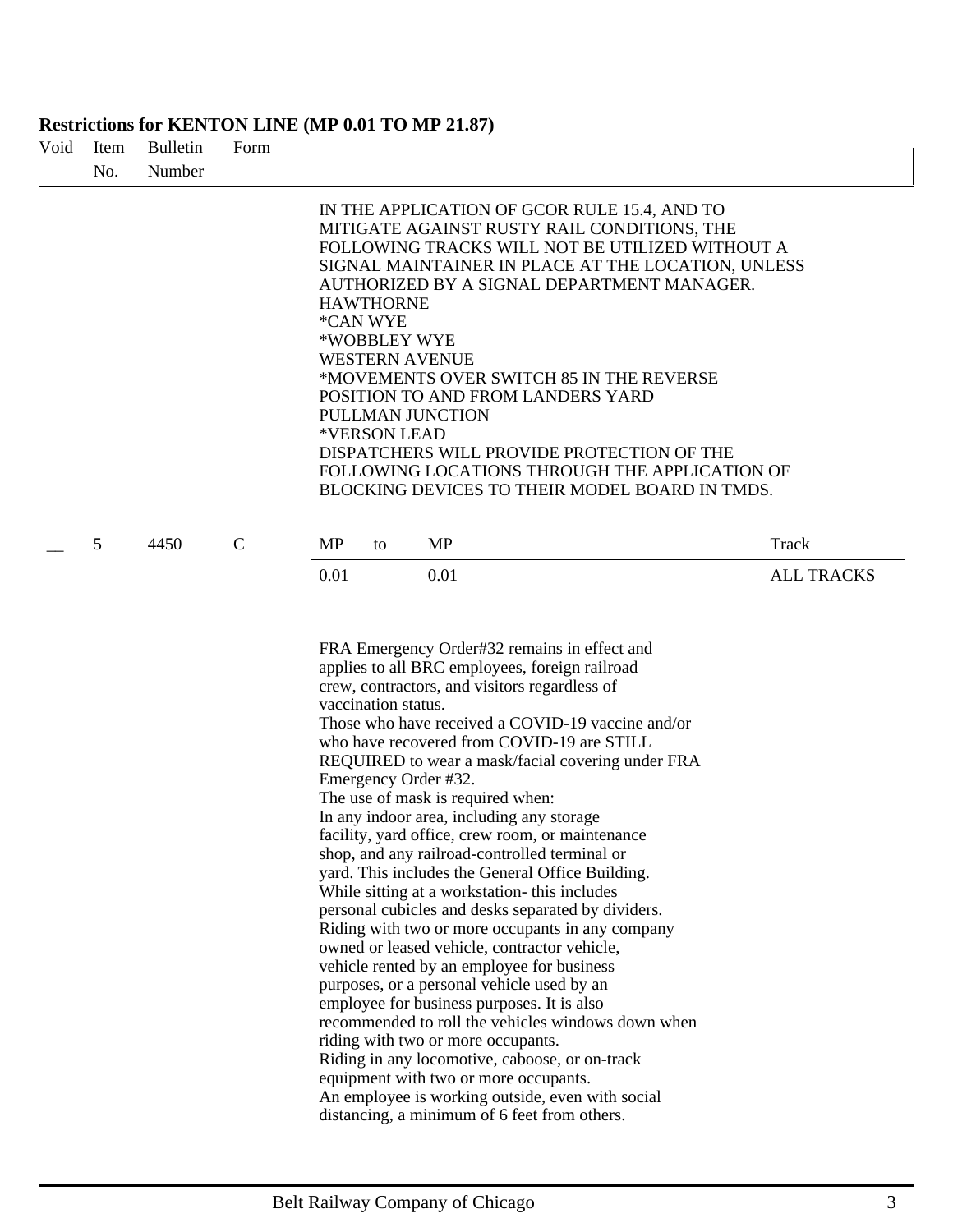| Void | Item<br>No.      | <b>Bulletin</b><br>Number | Form        |                    |    |                                                                                                                                                         |                        |
|------|------------------|---------------------------|-------------|--------------------|----|---------------------------------------------------------------------------------------------------------------------------------------------------------|------------------------|
|      | $\boldsymbol{6}$ | 4455                      | $\mathbf C$ | MP                 | to | <b>MP</b>                                                                                                                                               | Track                  |
|      |                  |                           |             | 0.01               |    | 0.01                                                                                                                                                    | <b>ALL TRACKS</b>      |
|      |                  |                           |             | for unusual items. |    | The current Safety Alert Level is 2, Heightened<br>Security Awareness. When inspecting trains, be<br>vigilant and increase security of railcars looking |                        |
|      | $\boldsymbol{7}$ | 4454                      | $\mathbf C$ | MP                 | to | <b>MP</b>                                                                                                                                               | <b>Track</b>           |
|      |                  |                           |             | 8.40               |    | 8.40                                                                                                                                                    | <b>ALL TRACKS</b>      |
|      |                  |                           |             |                    |    | 55th Street Grade Crossing, when proceeding from<br>the Elsdon Industrial Lead to Kenton Line, be<br>governed by Rule 6.32.2                            |                        |
|      | $8\,$            | 4426                      | ${\bf C}$   | <b>MP</b>          | to | MP                                                                                                                                                      | Track                  |
|      |                  |                           |             | 12.1               |    | 12.5                                                                                                                                                    | <b>MAIN TRACK ONE</b>  |
|      |                  |                           |             | back in service.   |    | Cleveland Yard located between MP 12.1 to MP 12.5 is                                                                                                    |                        |
|      | 9                | 4459                      | $\mathbf C$ | MP                 | to | MP                                                                                                                                                      | <b>Track</b>           |
|      |                  |                           |             | 16.96              |    | 19.13                                                                                                                                                   | <b>3RD RAIL SIDING</b> |
|      |                  |                           |             |                    |    |                                                                                                                                                         |                        |

### **Restrictions for KENTON LINE (MP 0.01 TO MP 21.87)**

The BRC Third Rail Siding is now 11,500 feet in length. Please change all timetable references to the length of the BRC Third Rail Siding.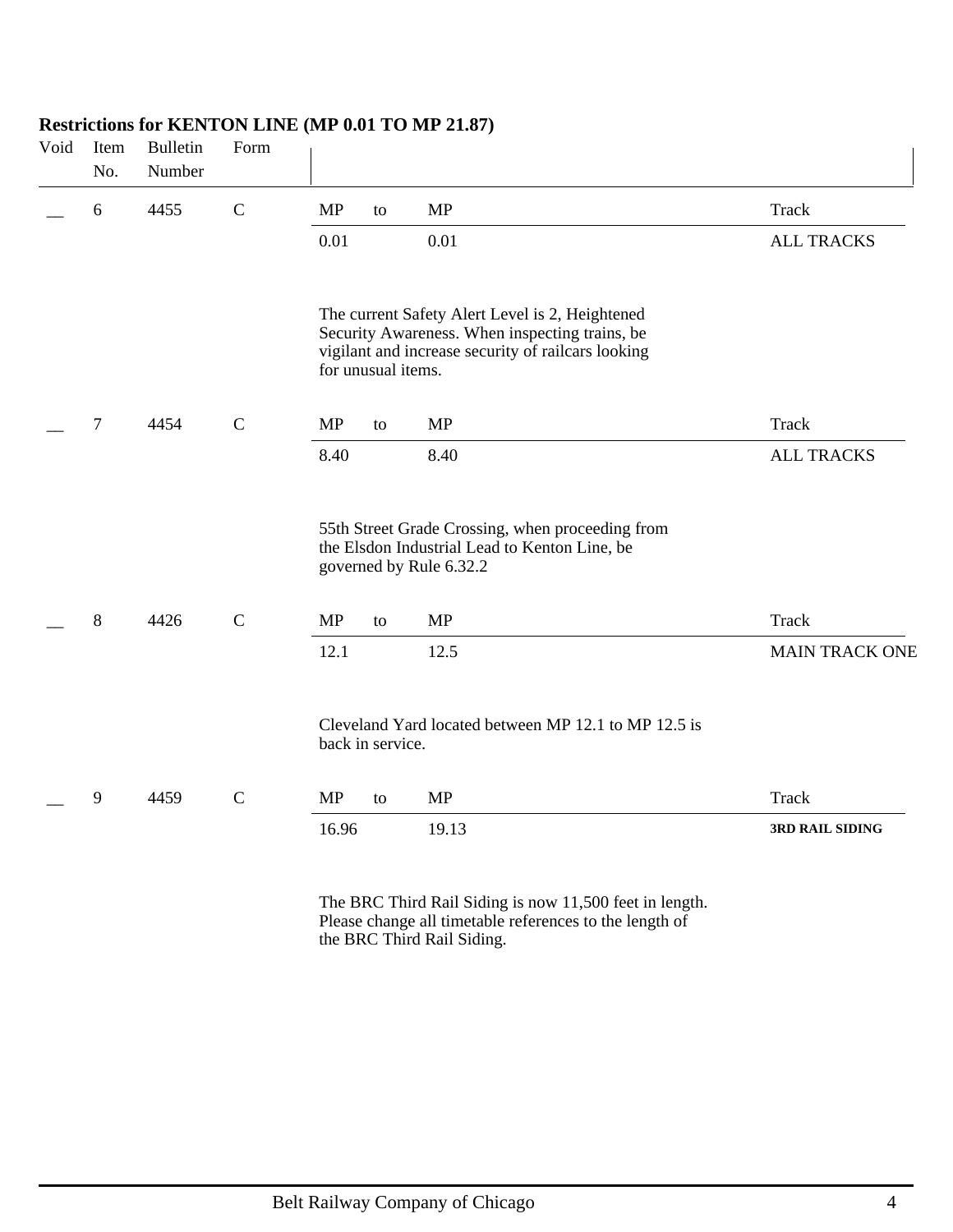| Void | Item<br>No.    | <b>Bulletin</b><br>Number | Form        |                                                                                                                                                                                                                                                                                                                                                                              |                                                        |
|------|----------------|---------------------------|-------------|------------------------------------------------------------------------------------------------------------------------------------------------------------------------------------------------------------------------------------------------------------------------------------------------------------------------------------------------------------------------------|--------------------------------------------------------|
|      | 1              | 4433                      | $\mathbf C$ | <b>MP</b><br><b>MP</b><br>to                                                                                                                                                                                                                                                                                                                                                 | Track                                                  |
|      |                |                           |             | 4.0F<br>4.5F                                                                                                                                                                                                                                                                                                                                                                 | <b>ALL TRACKS</b>                                      |
|      |                |                           |             | The following signal changes have taken place within<br>the 65th St. Interlocking.<br>4L Signal at MP 4.5F has been changed to a High<br>Mast Signal and is now on the left hand side of MT 2 at<br>MP<br>4.5F.<br>2R Signal at MP 4.05F has been changed from a<br>Single Aspect Display to a Two Aspect Display. 2R<br>Signal can<br>display Rule 9.1.1, 9.1.3 and 9.1.15. |                                                        |
|      | $\overline{c}$ | 4448                      | $\mathbf C$ | <b>MP</b><br><b>MP</b><br>to                                                                                                                                                                                                                                                                                                                                                 | <b>Track</b>                                           |
|      |                |                           |             | 4.33F<br>4.33F                                                                                                                                                                                                                                                                                                                                                               | <b>NORTH PROVISO LEAD</b><br><b>SOUTH PROVISO LEAD</b> |
|      |                |                           |             | Effective 1500 June 20th 2022, the following changes<br>have been made between the BRC West Sub and the IHB CP<br>Argo Interlockings.                                                                                                                                                                                                                                        |                                                        |
|      |                |                           |             | The DTMF power switch connecting the BRC North Proviso<br>Lead to the South Proviso Lead has been removed from<br>service.                                                                                                                                                                                                                                                   |                                                        |
|      |                |                           |             | The BRC North Proviso Lead now connects to the IHB Main<br>Track 1 within the IHB CP Argo Interlocking.                                                                                                                                                                                                                                                                      |                                                        |
|      |                |                           |             | New signal governing movement from the BRC North<br>Proviso Lead to the IHB Main Line has been placed in<br>service.                                                                                                                                                                                                                                                         |                                                        |
|      |                |                           |             | The Location of the North Proviso signal is adjacent to<br>the location of the BRC South Proviso signal that<br>governs movement to the IHB Railroad.                                                                                                                                                                                                                        |                                                        |
|      |                |                           |             | Both signals governing movement to the IHB from the BRC<br>North and South Proviso Leads are displayed on the<br>left-hand side as viewed by approaching trains.                                                                                                                                                                                                             |                                                        |
|      |                |                           |             |                                                                                                                                                                                                                                                                                                                                                                              |                                                        |

# **Restrictions for 59TH ST LINE (MP 0F TO MP 5.29F)**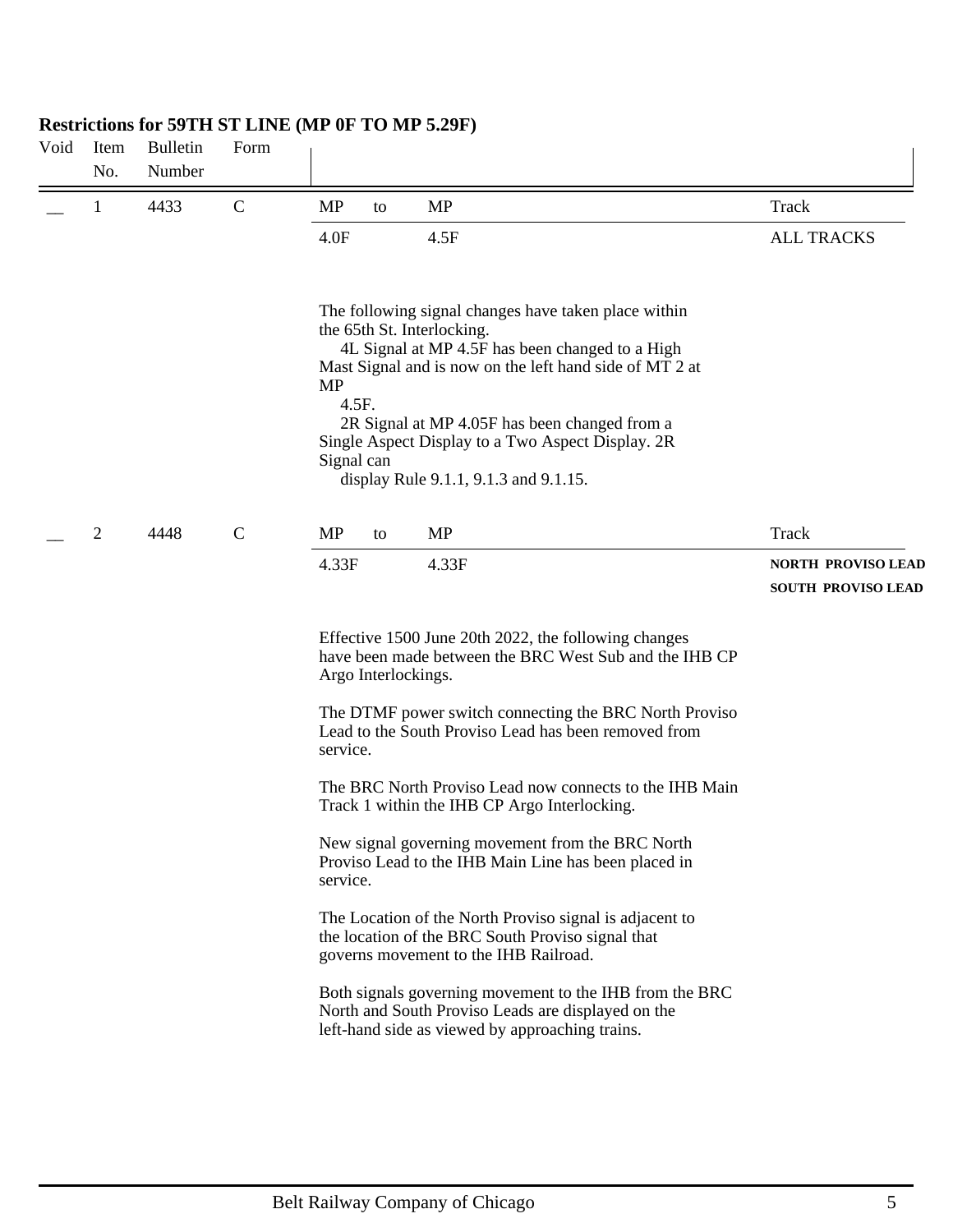|      |      | $\frac{1}{2}$ |      |           |    |           |       |                           |
|------|------|---------------|------|-----------|----|-----------|-------|---------------------------|
| Void | Item | Bulletin      | Form |           |    |           |       |                           |
|      | No.  | Number        |      |           |    |           |       |                           |
|      |      | 4447          | C    | <b>MP</b> | to | <b>MP</b> | Track |                           |
|      |      |               |      | 4.33F     |    | 4.33F     |       | <b>NORTH PROVISO LEAD</b> |
|      |      |               |      |           |    |           |       | <b>SOUTH PROVISO LEAD</b> |

#### **Restrictions for 59TH ST LINE (MP 0F TO MP 5.29F)**

BRC North and South Proviso Leads are now considered Main Track. Movement on the North and South Proviso Leads are governed under GCOR 10.0 [Rules Applicable Only in Centralized Traffic Control, CTC].

### **Restrictions for S CHICAGO DIST IND LEAD (MP 0S TO MP 2.35S)**

| Void | Item<br>No. | Bulletin<br>Number | Form |     |    |     |                                |
|------|-------------|--------------------|------|-----|----|-----|--------------------------------|
|      |             | 4428               |      | MP  | to | MP  | Track                          |
|      |             |                    |      | .0S |    | .0S | <b>S CHICAGO DIST IND LEAD</b> |

Former KCBX tracks Ind 972 have been placed back in service up to but not including the KCBX facility.

#### **Restrictions for ELSDON INDUSTRIAL LEAD (MP 0E TO MP 1.5E)**

| Void | Item<br>No. | Bulletin<br>Number | Form |       |    |      |                        |
|------|-------------|--------------------|------|-------|----|------|------------------------|
|      |             | 4359               | ◡    | MP    | to | MP   | Track                  |
|      |             |                    |      | 0.00E |    | 1.4E | <b>ELSDON IND LEAD</b> |

#### ELSDON INDUSTRIAL LEAD OOS BETWEEN MP 0.0E AND MP 1.5E IN CHARGE OF M/W SCHIEMANN.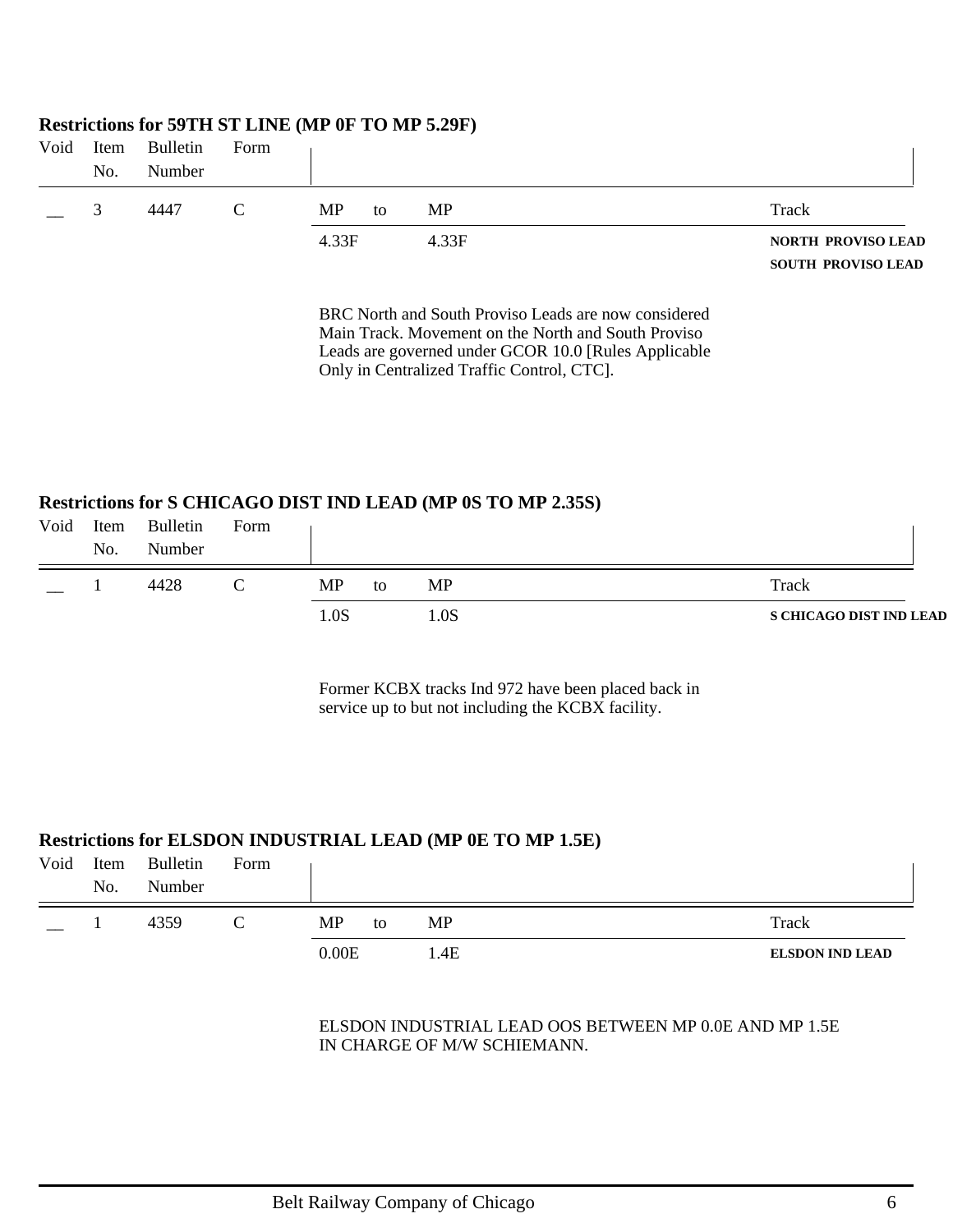| Void | Item<br>No.    | <b>Bulletin</b><br>Number | Form |      |    |                                                                                                                                                                                                                                                                                                                                                                                                                                                                                                                                                                              |                   |
|------|----------------|---------------------------|------|------|----|------------------------------------------------------------------------------------------------------------------------------------------------------------------------------------------------------------------------------------------------------------------------------------------------------------------------------------------------------------------------------------------------------------------------------------------------------------------------------------------------------------------------------------------------------------------------------|-------------------|
|      | $\overline{2}$ | 4353                      | C    | MP   | to | <b>MP</b>                                                                                                                                                                                                                                                                                                                                                                                                                                                                                                                                                                    | Track             |
|      |                |                           |      | 0.4E |    | 1.33E                                                                                                                                                                                                                                                                                                                                                                                                                                                                                                                                                                        | <b>ALL TRACKS</b> |
|      |                |                           |      |      |    | ON ELSDON INDUSTRIAL LEAD AT THE FOLLOWING LOCATIONS<br>DUE TO RUSTY RAIL CONDITIONS APPLY BRC SYSTEM SPECIAL<br>INSTRUCTIONS RULE 6.32.2 ACTIVATION FAILURE: KOSTNER<br>AVENUE MP 0.45E, KOLIN AVENUE MP 0.51E, KILDARE AVENUE<br>MP 0.57E, TRIPP AVENUE MP 0.63E, KEELER AVENUE MP<br>0.68E, PULASKI ROAD MP 0.93E AND LAWNDALE AVENUE MP<br>1.33E. ALL TRAINS STOP BEFORE OCCUPYING THE CROSSINGS<br>SHOWN THEN AFTER A CREW MEMBER IS ON THE GROUND TO WARN<br>HIGHWAY TRAFFIC PROCEED OVER THE CROSSING AS DIRECTED<br>BY THE CREW MEMBER THEN PROCEED AT NORMAL SPEED. |                   |

### **Restrictions for ELSDON INDUSTRIAL LEAD (MP 0E TO MP 1.5E)**

#### **Restrictions for CLEARING YARD (MP 5Y TO MP 5Y)**

Void Item Bulletin Form No. Number

THERE ARE NO BULLETINS ASSIGNED FOR CLEARING YARD (MP 5Y TO MP 5Y)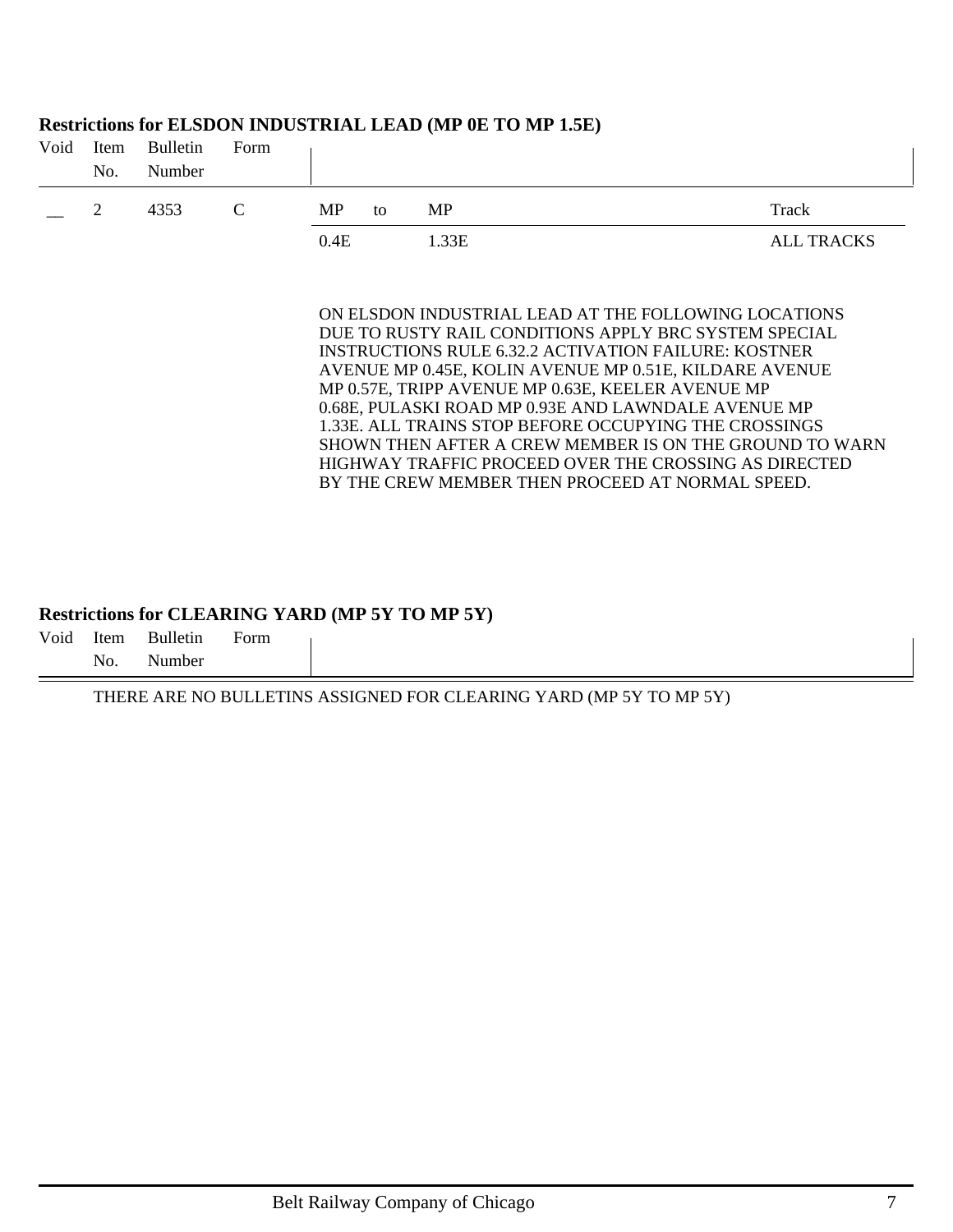## **The Belt Railway Company of Chicago Conductor's Work Report**

Must be completed by all Transfer, Industry, Utility, Work Train, and Boat Job assignments during the tour of duty. Report is to be completed as work progresses.

An example of information to be included as follows:

\* Time train built, Time air test performed, Departure time, Time cars spotted, respotted (interplant switch), or pulled.

\* Problems at the industry, reasons industry switch not completed, housekeeping issues at the industry.

In addition, all delays experienced at the work location or enroute to or from the work location in excess of 30 minutes are to be noted on the form.

Conductor's Work report is to be faxed to Crew Dispatcher at (708) 728-2283 after completion.Conductor must thereafter call the Crew Dispatcher (708) 496-4059 to verify receipt and clarify any questions.

Original is to be submitted with the FRA documents and time slips.

| Time on Duty:________________________                                            |                            |      |  |
|----------------------------------------------------------------------------------|----------------------------|------|--|
|                                                                                  |                            |      |  |
| Conductor:___________________________                                            |                            |      |  |
|                                                                                  | $OCU \#$ : _______________ |      |  |
| Lunch Penalty Authorization (Manager's name):1st:_______________________________ |                            | 2nd: |  |

| Start<br>Time | Finish<br>Time | Industry<br>or<br>Location | Work completed (spot, pull, etc.).<br>Work not completed & reason why<br>Delays enroute or at industry in excess of 30 |
|---------------|----------------|----------------------------|------------------------------------------------------------------------------------------------------------------------|
|               |                |                            |                                                                                                                        |
|               |                |                            |                                                                                                                        |
|               |                |                            |                                                                                                                        |
|               |                |                            |                                                                                                                        |
|               |                |                            |                                                                                                                        |
|               |                |                            |                                                                                                                        |
|               |                |                            |                                                                                                                        |
|               |                |                            |                                                                                                                        |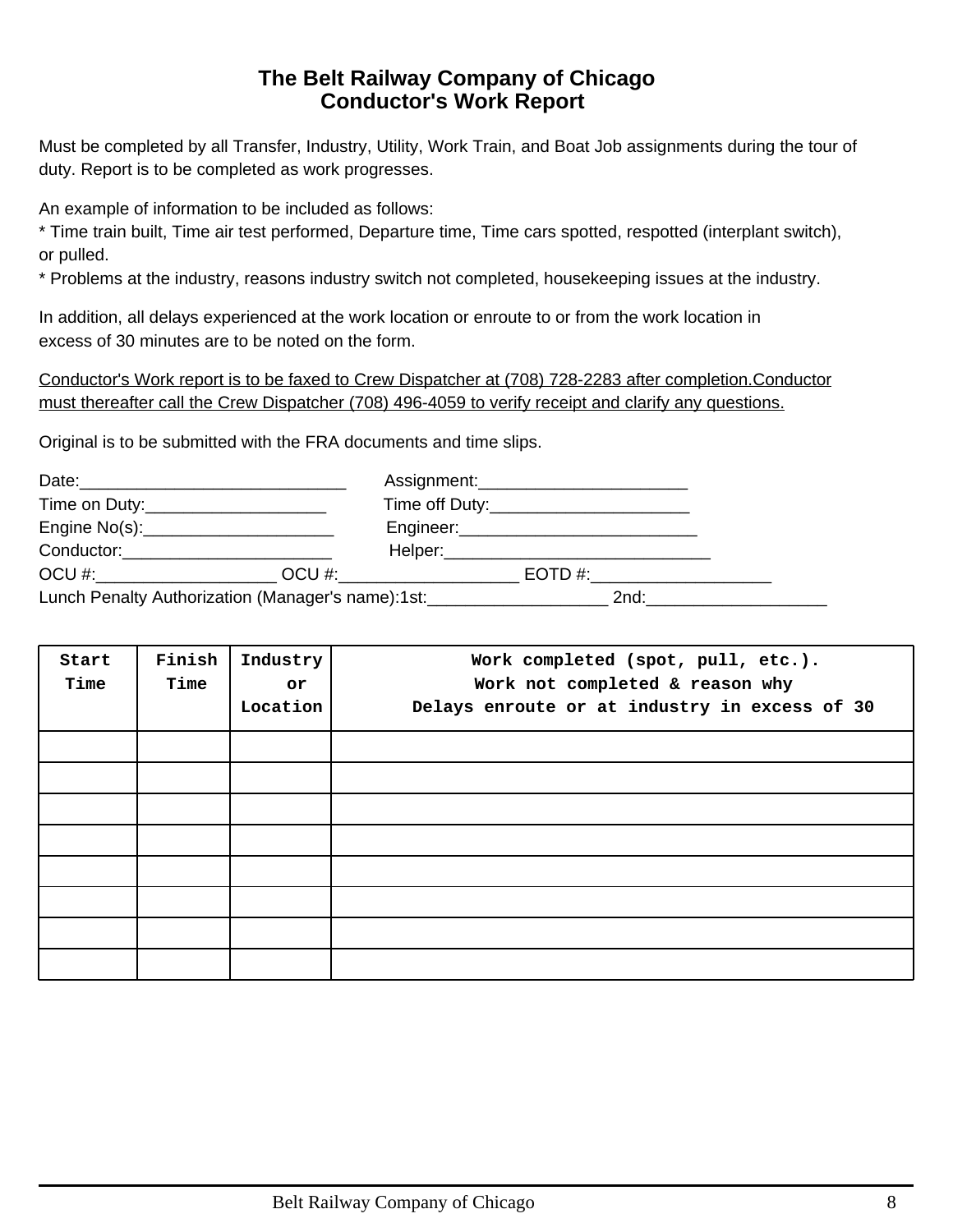|                                  |             |             | <b>VERBALLY ISSUED FORM A RESTRICTIONS</b>                                                           |                        |                               |          |                     |                           |
|----------------------------------|-------------|-------------|------------------------------------------------------------------------------------------------------|------------------------|-------------------------------|----------|---------------------|---------------------------|
|                                  |             |             |                                                                                                      | Date: ________________ |                               |          |                     |                           |
| <b>BULLETIN</b><br><b>NUMBER</b> |             | <b>LINE</b> | <b>LIMITS</b><br>MP TO MP                                                                            |                        | <b>SPEED MPH</b><br>PSGR FRGT | TRACK(S) | AT                  | <b>FLAGS</b><br><b>MP</b> |
|                                  |             |             |                                                                                                      |                        |                               |          |                     |                           |
|                                  |             |             |                                                                                                      |                        |                               |          | OK __Dspr_____      |                           |
|                                  |             |             |                                                                                                      |                        |                               |          |                     |                           |
| <b>BULLETIN</b><br><b>NUMBER</b> |             | <b>LINE</b> | <b>LIMITS</b><br>MP TO MP                                                                            |                        | SPEED MPH<br>PSGR FRGT        | TRACK(S) | AT                  | <b>FLAGS</b><br><b>MP</b> |
|                                  |             |             |                                                                                                      |                        |                               |          | OK _____ Dspr______ |                           |
|                                  |             |             |                                                                                                      |                        |                               |          |                     |                           |
|                                  |             |             | <b>VERBALLY ISSUED FORM C RESTRICTIONS</b><br>At:_______________________Date:_______________________ |                        |                               |          |                     |                           |
| <b>BULLETIN</b><br><b>NUMBER</b> | <b>LINE</b> |             |                                                                                                      |                        | <b>RESTRICTION TEXT</b>       |          |                     |                           |
|                                  |             |             |                                                                                                      |                        |                               |          |                     |                           |
|                                  |             |             |                                                                                                      |                        |                               |          |                     |                           |
|                                  |             |             |                                                                                                      |                        |                               |          |                     |                           |
| <b>BULLETIN</b><br><b>NUMBER</b> | <b>LINE</b> |             |                                                                                                      |                        | <b>RESTRICTION TEXT</b>       |          |                     |                           |
|                                  |             |             |                                                                                                      |                        |                               |          |                     |                           |
|                                  |             |             |                                                                                                      |                        |                               |          |                     |                           |
|                                  |             |             | <b>VERBALLY ISSUED FORM X RESTRICTIONS</b>                                                           |                        |                               |          |                     |                           |
|                                  |             |             |                                                                                                      |                        |                               |          |                     |                           |
|                                  |             |             | Observe Rule 6.32.2(A) At_______________________                                                     |                        |                               |          |                     |                           |
| OK_____ DSPR_______              |             |             |                                                                                                      |                        |                               |          |                     |                           |
|                                  |             |             |                                                                                                      |                        |                               |          |                     |                           |
|                                  |             |             | Observe Rule 6.32.2(A) At_______________________                                                     |                        |                               |          |                     |                           |
| OK_____ DSPR_______              |             |             |                                                                                                      |                        |                               |          |                     |                           |
|                                  |             |             |                                                                                                      |                        |                               |          |                     |                           |
|                                  |             |             | Observe Rule 6.32.2(A) At______________________                                                      |                        |                               |          |                     |                           |
| OK____ DSPR______                |             |             |                                                                                                      |                        |                               |          |                     |                           |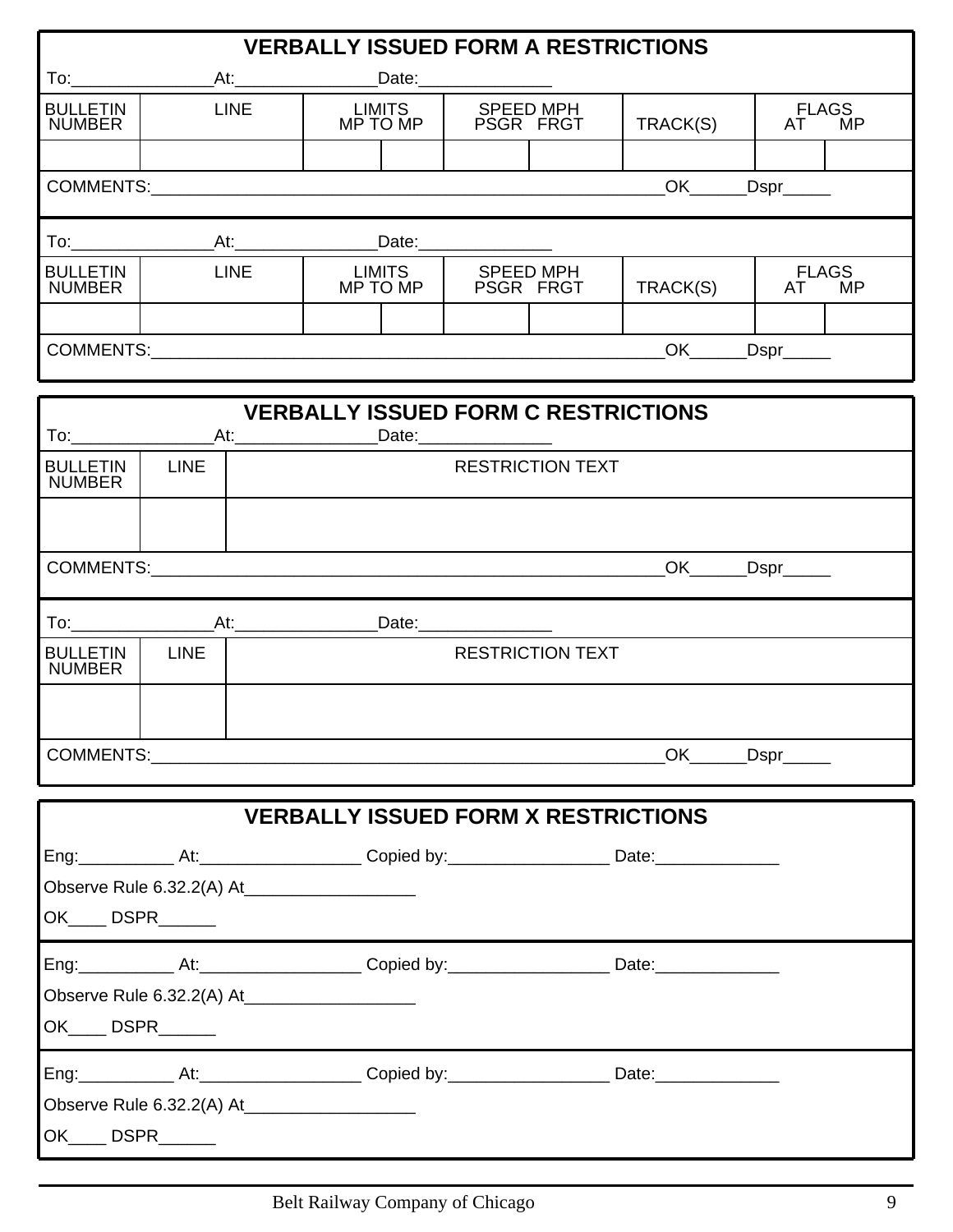| <b>WHEN AUTHORIZED TO PASS STOP INDICATION:</b>                                                          |
|----------------------------------------------------------------------------------------------------------|
| "AFTER STOPPING, _________________AT ________________HAS AUTHORITY TO PASS<br>$(ENGINE \#)$ $(LOCALION)$ |
| ADD ROUTE & DIRECTION IF NECESSARY                                                                       |
| <b>WHEN AUTHORIZED TO ENTER CTC:</b>                                                                     |
| $(ENGINE \#)$ $(LOCALION)$<br>(TRACK)                                                                    |
| (DIRECTION)                                                                                              |
| WHEN CLEARED TO ENTER FORM B LIMITS: EIC_________________                                                |
| GANG#____________USING FORM B TRACK BULLETIN ON ______________ (DATE).                                   |
|                                                                                                          |
| BETWEEN MP______ AND MP ______ (ENGINE #) MAY PASS RED FLAG AT                                           |
|                                                                                                          |
| MP______ WITHOUT STOPPING. (ENGINE#) MAY PROCEED THROUGH THE LIMITS                                      |
| AT ____ MPH (OR MAX AUTHORIZED SPEED), WITH THE FOLLOWING EXCEPTION:                                     |